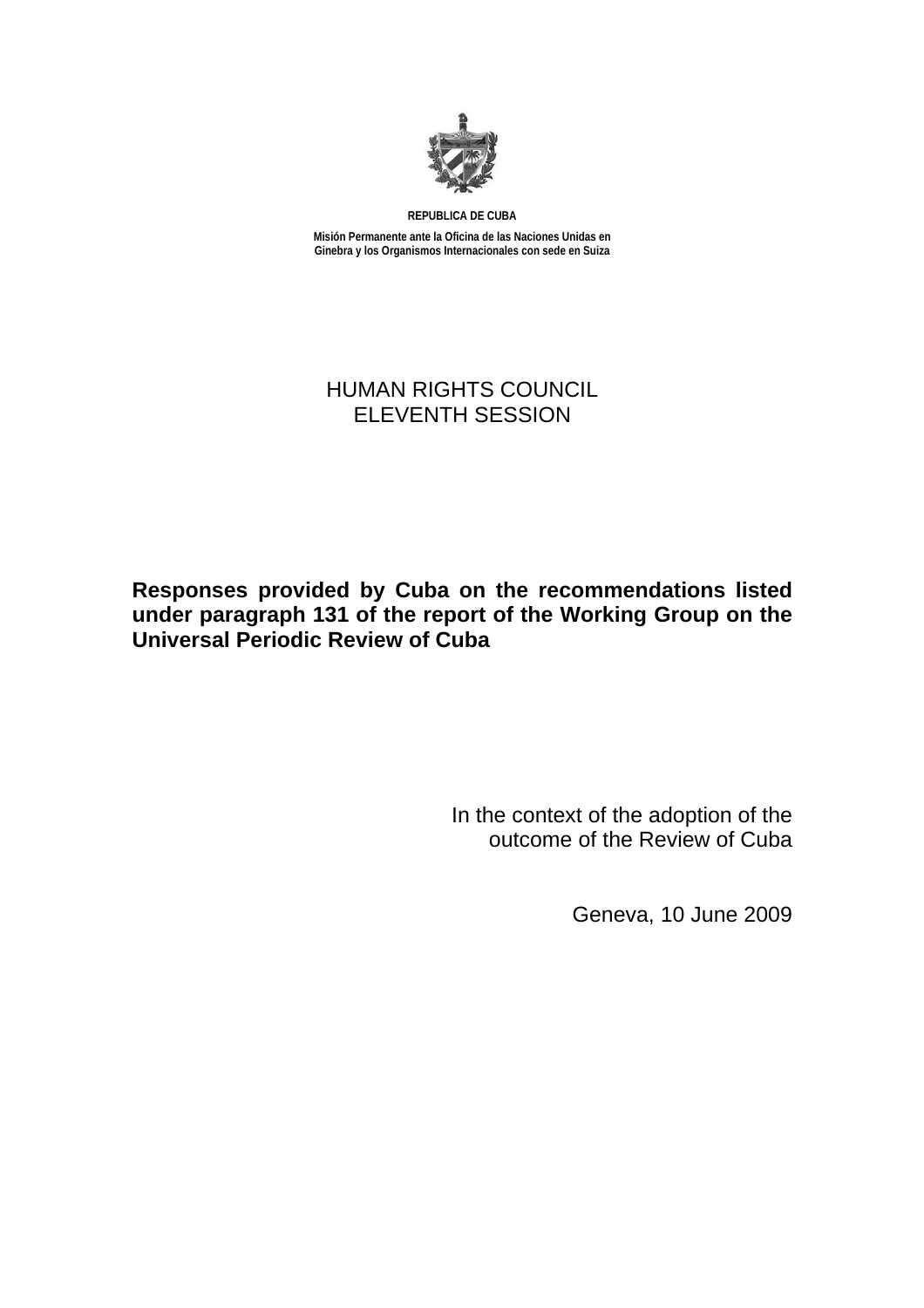**1. Ratify and implement ICCPR and ICESCR as soon as possible (Canada; the Netherlands; France; Italy; Switzerland; Chile), and accelerate the ratification of ICCPR (Chile), without restrictions (the Netherlands) or reservations (Italy) and take measures to adapt its national legislation (the Netherlands), as well as facilitate public dissemination of these treaties and ensure that all Cubans are aware of the rights contained therein (Canada);** 

Like in the case of other important international legal instruments on human rights, the ratification of the International Human Rights Covenants is going through analysis and the regular processes of consultations and conciliations with the relevant bodies and institutions at the national level. The foregoing is required by law for all international instruments before the State takes on the decision to legally become obliged with them.

The ratification process of an international treaty is assumed by our country with all the responsibility and rigorousness it deserves. This way of proceeding constitutes a guarantee for the full compliance with the matter dealt with by the treaty. Sufficient time is needed to carry out the evaluation of its provisions, the detailed study of the norms, policies and programmes in force, with a view to ensure the compatibility of the international obligations assumed with the political and legal internal system.

# **2. Consider acceding to the Rome Statute of the ICC and accelerate the ratification of the human rights Covenants on human rights (Brazil),**

Cuba has always defended the importance of preserving multilateralism and International Law. Historically Cuba has supported all efforts of the international community and the UN with a view to the creation of an effective, impartial and independent international system of justice.

In this spirit, Cuba actively participated in the process that concluded in the Rome Conference for the establishing of the International Criminal Court. The Statute of the ICC, unfortunately, did not succeed in establishing the guarantees which, in Cuba's opinion, would be the minimum to ensure the system of international justice that is needed. That opinion, however, does not deny some progress obtained in the process, especially the categorization of the crimes against humanity.

The authority granted to the UN Security Council – a body having an anti-democratic nature that denies the sovereign equality of states – in terms of the realm of application of the Statute, contradicts the principles of universality, equality, independence and impartiality that must sustain international justice in its complementary function with national systems of justice. As if it was not enough, the non-acceptance and subsequent imposition by the super-power on several States Parties to the Statute of Rome of bilateral treaties that limit respect and compliance with international obligations established by international lae, seriously damages the credibility of the regime that sustains the work of the ICC.

The Cuban people, submitted for five decades to a policy of hostility, blockade and aggressions by a foreign power, do not recognize the essential value of an international justice institution which is prevented from looking after its just demands, both for the eventuality of the veto on its claims in the Security Council as well as for the fact that it was not even possible to implement a genuine and extensive categorization of the Crime of Aggression in the Rome Statute.

Cuba does not appreciate the eventuality of a change of circumstances that make reconsideration of its assessment in relation to the regimen established by virtue of the Rome Statute recommendable. In any case, we shall be keeping this matter under permanent study.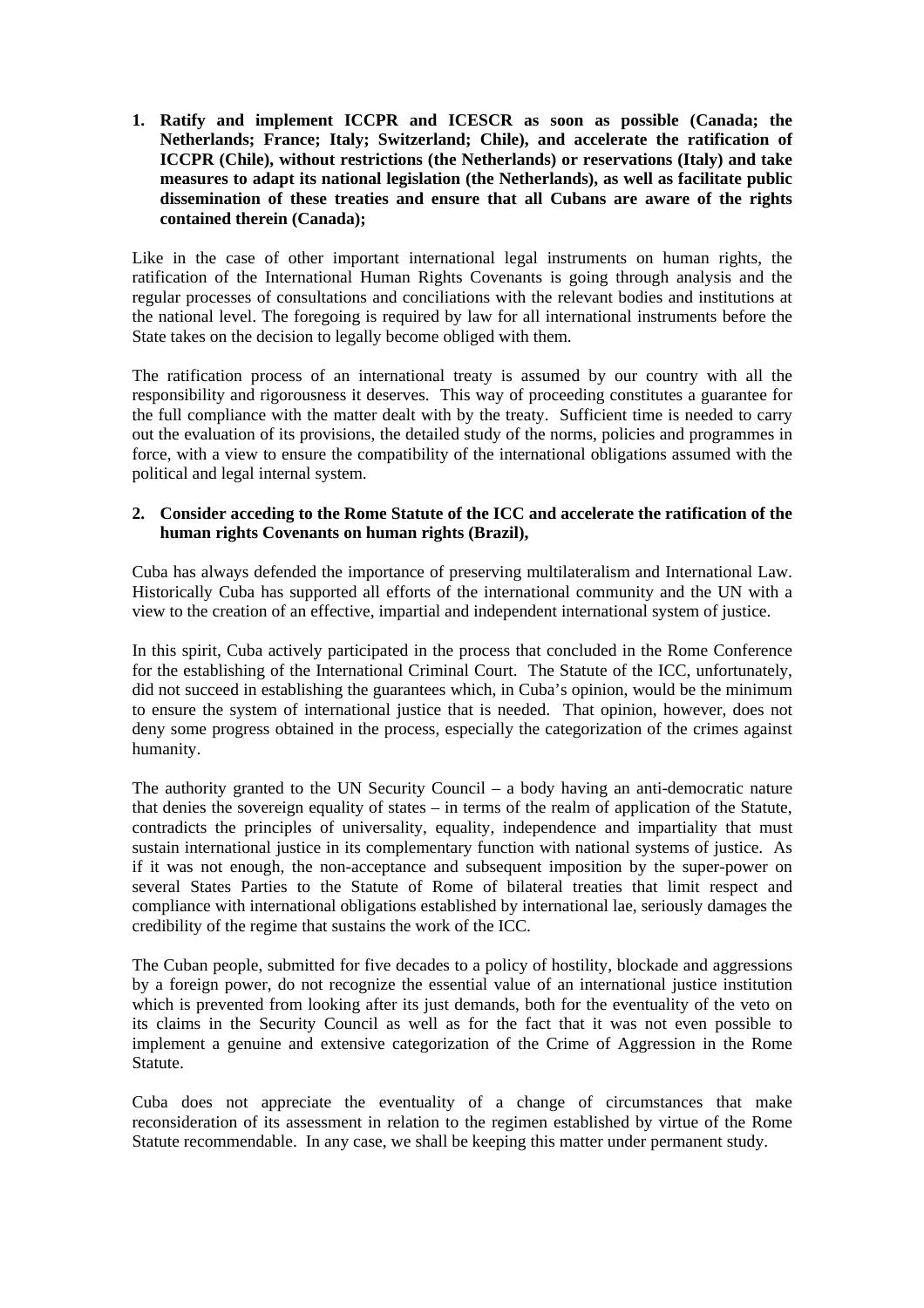In relation to the second part of Recommendation 2, regarding the ratification of International Human Rights Covenants, read the commentaries made on the preceding recommendation.

# **3. Ratify the Optional Protocol to the Convention against Torture (OP-CAT) (United Kingdom);**

Cuba is a State Party to the Convention against torture and other cruel, inhuman or degrading treatments or punishments (CAT) from May 17, 1995.

Cuba assures respect for the physical and spiritual integrity of persons. In the country there are no existing practices of torture or of other cruel, inhuman or degrading treatments or punishments.

Cuba has the effective national resources to ensure the rigorous application of the CAT.

Cuba has not considered it to be necessary to assume obligations with procedures and instances of supranational jurisdiction for the processing of individual petitions; nor does it resort to the assistance of international investigations in order to assure the people living in its territory the fullest of protection and enjoyment of rights and resources established by international human rights instruments. The adequate use of remedies established by national legislation has allowed Cuba to prevent any sort of violation of the regulations established by the CAT and other international human rights instruments.

# **4. Ratify the declaration on article 22 on the CAT and consider ratification of OPCAT (Switzerland);**

Regarding the recognition of the obligation contained in Article 22 of CAT, it must be pointed out that Cuba maintains a permanent assessment of those provisions of an optional nature to which the country is not obliged, even after the ratification of any international legally binding instrument. This applies to Article 22 of the CAT.

The consensus that has prevailed among the bodies making up the National Treaty Coordinating Body is to not favour the recognition of the jurisdiction of supranational entities regarding matters that find an effective response through exhausting the available national resources.

Regarding the possibility of ratifying the OP-CAT, reading of the commentaries to Recommendation 3 is suggested.

#### **5. Consider the ratification of ICRMW (Azerbaijan);**

The migratory issue in Cuba has been submitted to the historical political manipulation of the bilateral migratory relationship being carried out by successive US administrations. The application of the Cuban Adjustment Act adopted by the United States in 1966 and of the socalled dry feet, wet feet policy is a stimulus for illegal emigration and for the illicit traffic of persons from Cuba to the United States.

In the United States, impunity has been guaranteed to Cuban nationals responsible for atrocious crimes, including acts classified as terrorism by virtue of International Covenants. Serious crimes – several of them resulting in the murders of Cuban citizens not implicated in said actions – were committed in the course of the execution of operations of illegal emigration to the United States. Most of the perpetrators of these crimes enjoy the impunity offered to them by US authorities.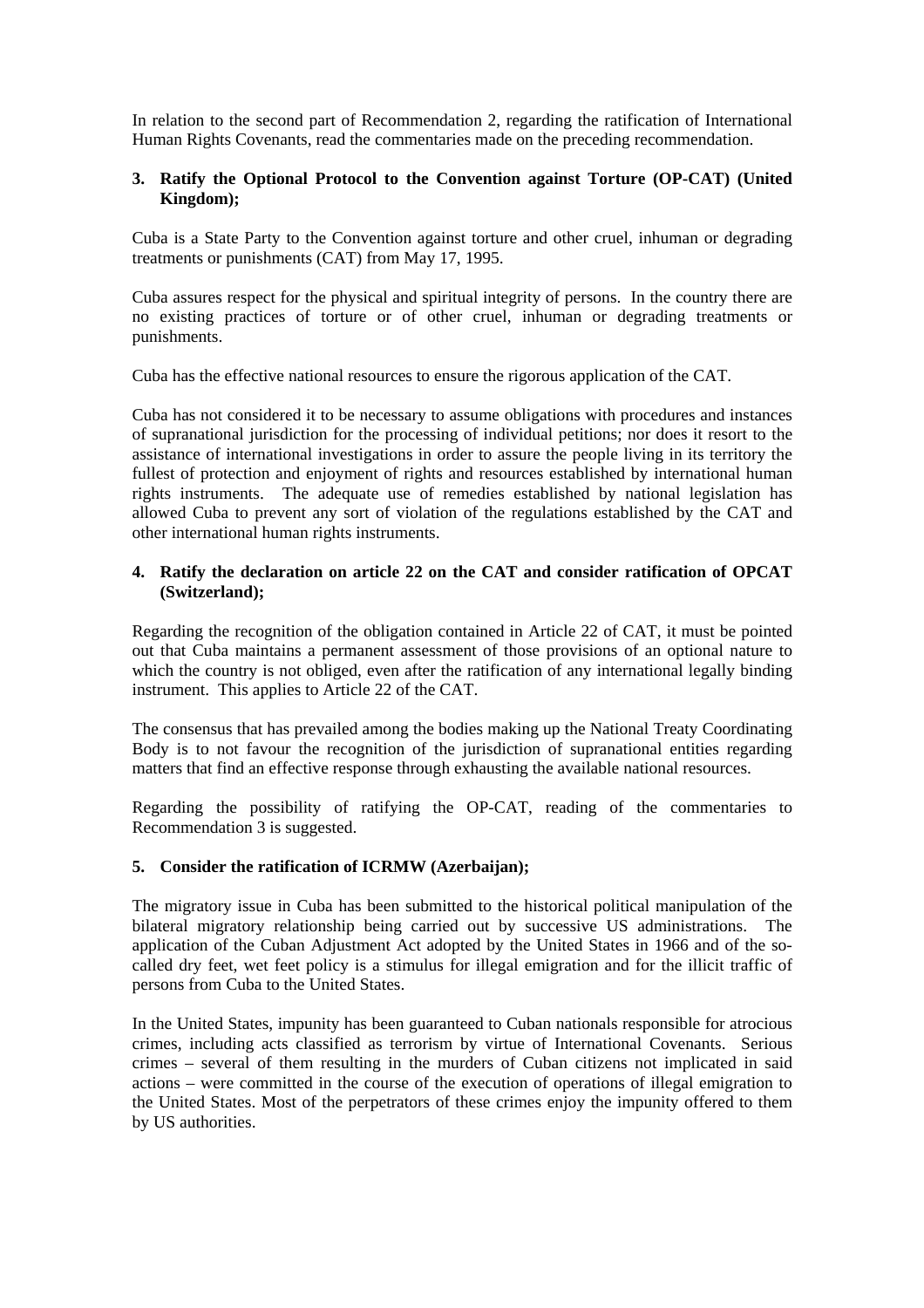The impact of the political manipulation of the Cuban migration by the United States has been extended to third countries. Criminal organizations carry out operations involving trafficking of Cubans by using third countries as a bridge.

The Bush administration escalated the actions of anti-Cuban hostility in migratory matters, even to the point of funding special programmes to promote desertion of Cuban professionals who are providing services of solidarity in third countries in areas such as health and education, so that they abandon the compliance of their functions and migrate to the United States.

Regarding the rest of the world – excluding the already mentioned impact of the US anti-Cuban actions and measures-, the migratory flow of Cubans occurs normally, in an orderly and safe manner, fulfilling applicable international and bilateral norms and with the guarantee of protection required for the migrants.

Cuba has a reduced number of permanent foreign residents in its national territory. All of them have full guarantees for the exercise of their rights and freedoms recognized in international human rights instruments, without any kind of discrimination. They are equated to the Cubans by virtue of Article 34 of the Constitution of the Republic.

The International Convention on the protection of the rights of all migrant workers and their families is subject to analysis by the National Treaty Coordinating Body. We are not in a position to provide a value judgement on the outcome of such process of consideration.

# **6. Establish by law a national human rights institution in accordance with the Paris Principles (Mexico);**

Cuba has a broad and effective inter-institutional system that includes the participation of nongovernmental organizations to receive, process and respond to any individual or group complaint or petition regarding the enjoyment of human rights. This system also assesses the effectiveness of the mechanisms, policies and programmes in place for the promotion and protection of human rights and it presents and provides follow-up to the recommendations it considers to be opportune for continuing to improve the enjoyment of human rights in Cuba.

All Cuban citizens have the constitutional right to direct complaints and petitions to the authorities and to receive attention or pertinent answers, in a suitable time frame, in accordance with the law.

The General Attorney's Office of the Republic, among its functions, attends to claims presented by citizens about alleged violations of their rights and it plays a central role in the system.

The General Attorney's Office of the Republic, in order to foster this function, established a Department for Protection of Citizen Rights, as well as similar departments in each provincial district attorney's office. There is a district attorney dedicated to this area of work in each municipality in the country.

The General Attorney's Office attends to, investigates and responds to denunciations, complaints and claims legally formulated by citizens and in the cases where it finds violations of the law, it dictates binding resolutions in order to restore the respect for the law. The most frequent claims are regularly monitored by a team of specialists from the General Attorney's office. These are aware of the causes generating them and they act subsequently in order to avoid new violations.

There are other instances and mechanisms in the country to attend to citizen complaints and petitions on human rights matters. Among these, one might mention the following: social organizations; offices in charge of the attention to the population in each of the bodies of the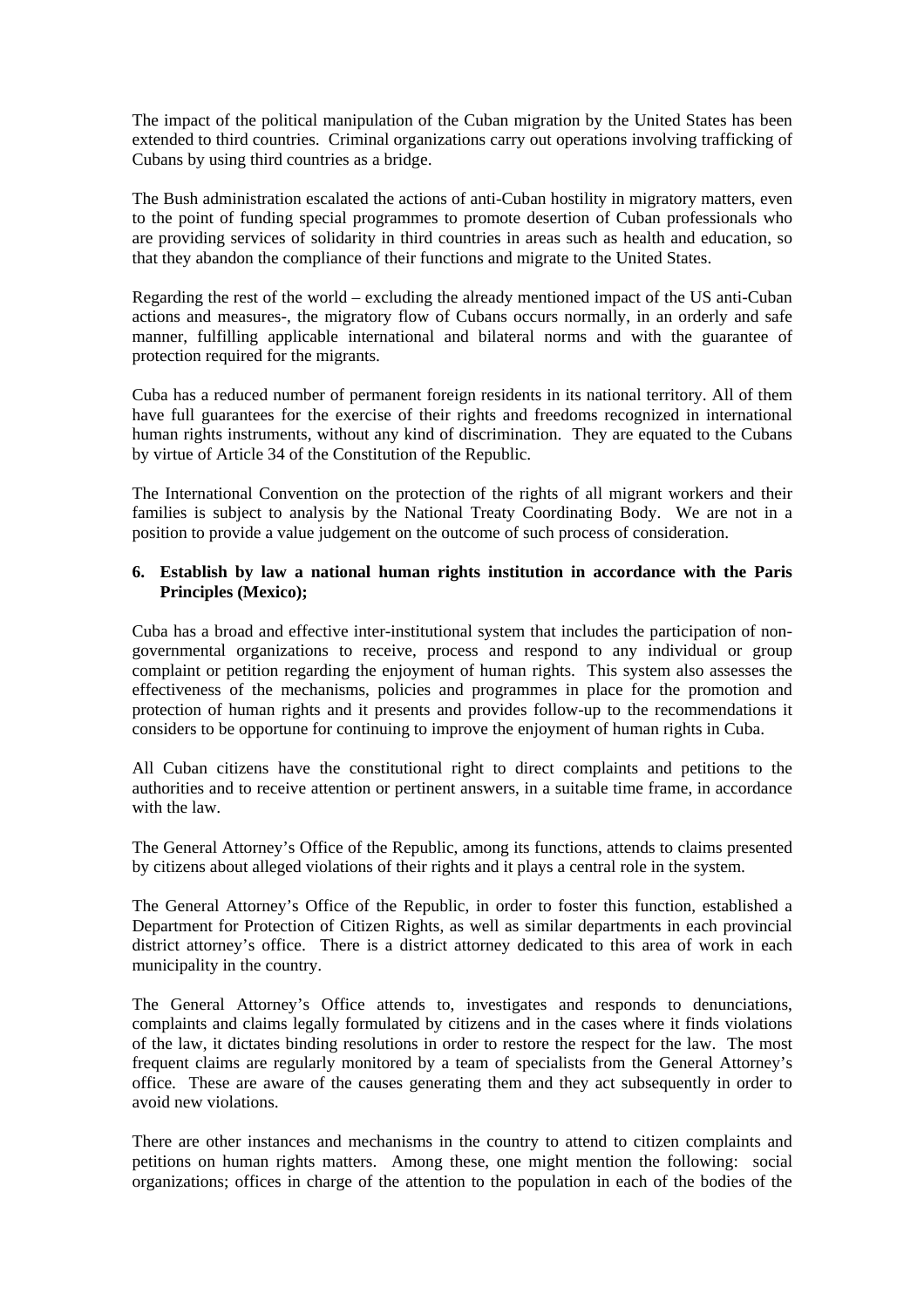central state administration; the Secretariat of the Executive Committee of the Council of Ministers; delegates to the Municipal Assemblies of the Peoples' Power and Councils of Municipal and Provincial Administration, as well as the very permanent structures of the national Assembly; and the procedures of the Council of State attending the population.

In practice, this system has demonstrated effectiveness and the ability to respond to the interests, complaints and denunciations about alleged human rights violations.

Cuba is a state of workers. The workers exercise the power through different channels and institutions. The characteristics of state function and Cuban society respond to the sovereign will and priorities established by its people.

A national human rights institution established by virtue of the Paris Principles does not constitute a necessity identified by the Cuban people in the function of its will to continue building a society that guarantees total justice. In fact, it remains to be shown that countries having such institutions can exhibit greater performance in the promotion and protection of all human rights of all human beings and their peoples.

Cuba is indeed involved in the improvement of its own system of promotion and protection of human rights.

# **7. Issue (Czech Republic; Switzerland; France) and implement (Czech Republic) a standing invitation to all special procedures (Czech Republic; Switzerland; France);**

Cuba ratifies its steadfast willingness to continue to extend invitations to visit the country to special procedure mandate holders of the Human Rights Council, established on nondiscriminatory bases. The Special Rapporteur on the right to food visited the country in November 2007.

Cuba extended an invitation to Mr. Manfred Nowak, the Special Rapporteur against torture and other cruel, inhuman and degrading Treatments, to visit Cuba in the course of 2009.

We shall continue making these kinds of invitations, in an orderly manner and with absolutely no discrimination in terms of rights categories. We shall keep in mind both the capacity to assure successful compliance with the programmes required by such visits, as well as the impact and contribution that these may have on our country and for the promotion of human rights in other parts of the world.

The Cuban people preserve its sovereign capacity to invite, as considered to be opportune, mandate-holders of all kinds. Our country is submitted to a policy of hostility, blockade and aggressions from a foreign power, that imposes changing priorities according to the requirements for the defence of the rights of the Cuban people to peace, development and selfdetermination.

# **8. Continue with the policy of openness and cooperation with United Nations human rights mechanisms, and in particular that it consider favourably the requests by the mechanisms of the Council that have already expressed their desire to visit Cuba (Mexico);**

The commentaries on Recommendation No. 7 are also applicable to this Recommendation. Cuba will continue inviting Council mandate holders, prioritizing consideration of the impact and the contribution that these may have on our country and for the promotion of human rights in other parts of the world.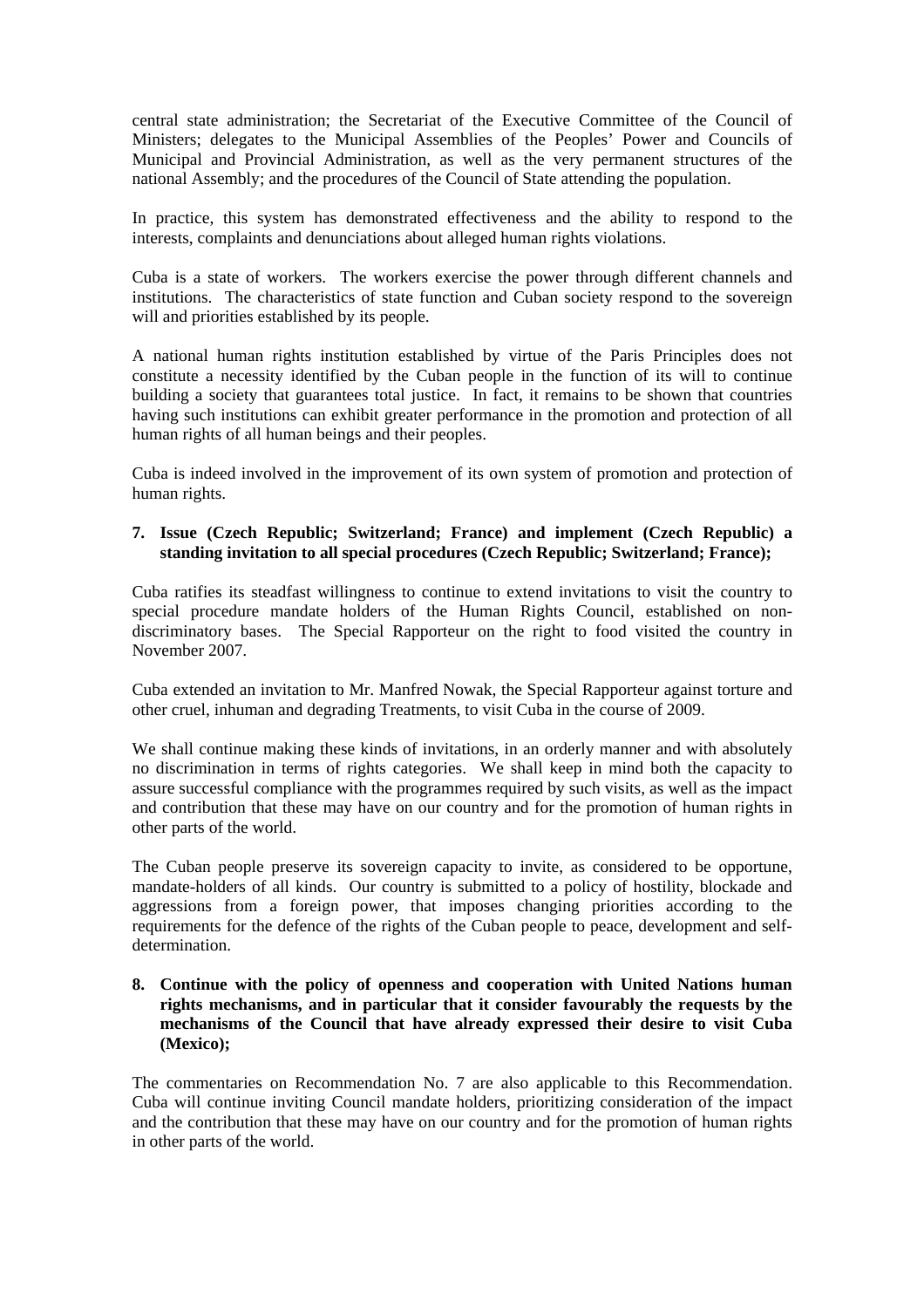**9. Provide invitations to other United Nations Special Rapporteurs, in particular those responsible for human rights defenders (United Kingdom), freedom of opinion and expression, freedom of religion or belief, as soon as possible (United Kingdom; Slovakia), and the independence of judges and lawyers (United Kingdom) to visit Cuba;** 

Commentaries to Recommendations 7 and 8 are applicable to this Recommendation.

**10. Further open its doors to cooperation with human rights and humanitarian organizations, including by extending an open invitation to Special Procedures and by providing full access to representatives of the International Committee of the Red Cross (Canada), and allow ICRC to have access to prisons and visit prisoners (France);** 

Cuba has cooperated with different humanitarian and human rights organizations throughout the world, both in its own territory as well as developing international cooperation missions, including in the emergency cases following the occurrence of natural disasters.

Such cooperation has been developed with governmental, inter-governmental and nongovernmental organizations.

Our country is visited each year by hundreds of representatives of NGOs, many of which are intensely working in the promotion and protection of human rights.

Regarding the International Committee of the Red Cross (ICRC), Cuba maintains regular and fluid relations with that organization. Its representatives visit our country and together we provide follow-up to the agreements and activities that are planned, always adhering to the realm of the ICRC's mandate, in the broad spectrum of subjects dealt with by international humanitarian law.

In terms of carrying out visits to Cuban prisons, it should be pointed out that such facilities are subject to permanent and rigorous scrutinizing processes that are implemented by, among others, the Attorney General's Office of the Republic in its function as the general control body of the nation, and the Ministry of the Interior itself. The prison facilities are visited regularly by relatives of the prisoners, by representatives of political and social organizations, by law students, by artists sharing their creativity with the prisoners, as well as by religious authorities who provide their services to whoever so request.

Cuba actively participates in the processes of cooperation to perfect the prison systems established in the realm of the mandate of the Commission on Crime Prevention and Criminal Justice of the ECOSOC.

As Cuba explained in its presentation to the UPR, the country's prison system is heading towards transforming every prison of the country into a school in the most comprehensive sense of the concept.

No other kinds of visits to prisons are considered necessary in order to ensure the continuing improvement of the system governing their activities. The available resources for control, training, consultancy and professional development of the staff in charge of the functioning of the Cuban prison system have shown to be effective. The permanent improvement of the system does not require other types of visits nor complementary assistance.

#### **11. Allow international independent organizations to visit Cuba (United Kingdom);**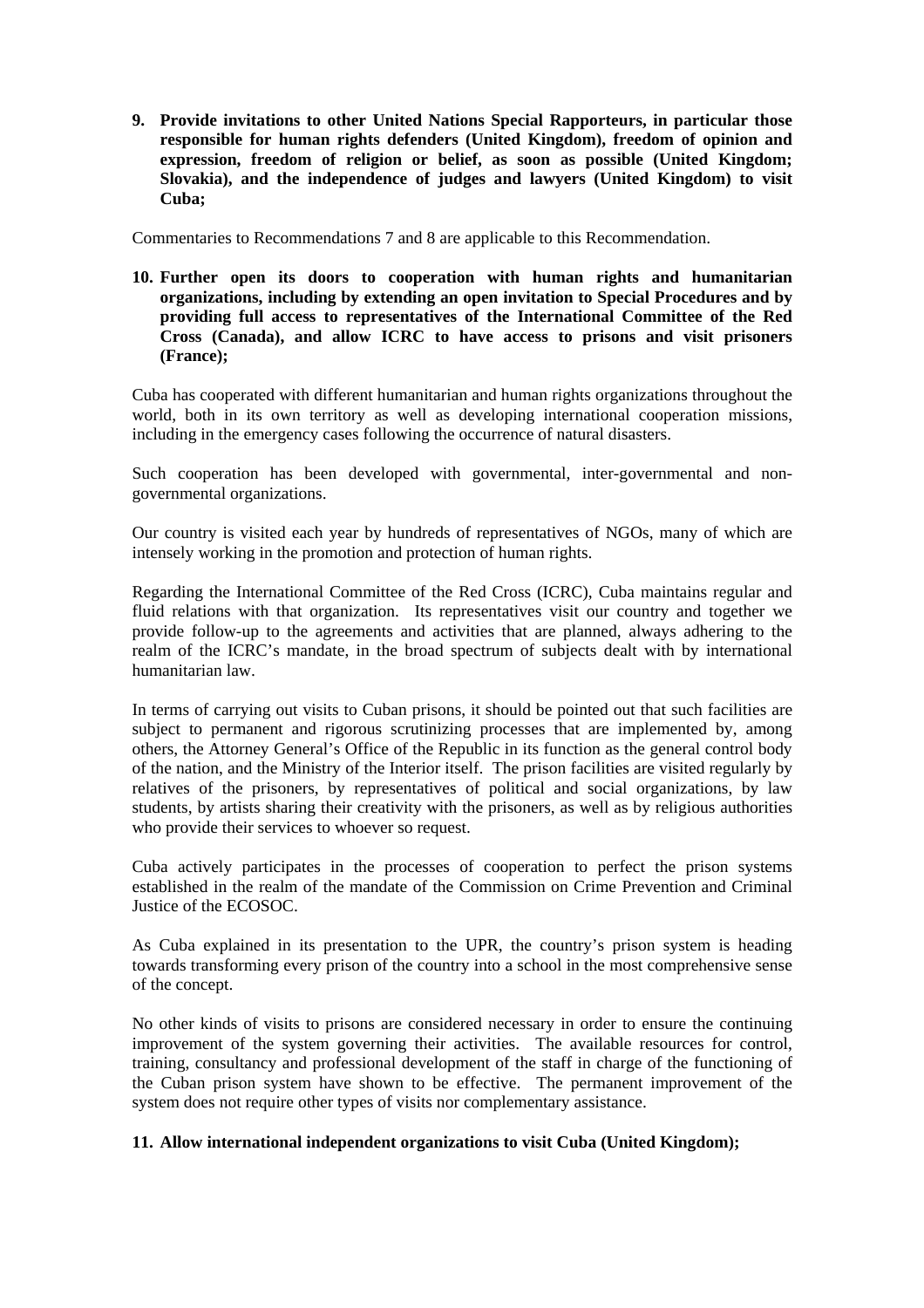It is difficult to understand the sense of this recommendation. Every year, Cuba receives visits from hundreds of representatives from inter-governmental and NGO international organizations including high-ranking UN officials.

Cuba was one of the first countries to receive the visit of a High Commissioner for Human Rights, in the person of His Excellency Mr. José Luis Ayala Lasso, in1994, just a few months after this position was established in the UN. During the first months of 2009, we have received visits from the General Director of UNESCO and the Executive Director of the UNODC.

Only at the XI Encounter on Globalization and Development Problems, held in Havana from March 2 to 6, 2009, several dozens of representatives of international NGOs attended, all of them independent. We might also make reference to the visits we receive from international non-governmental organizations of lawyers and jurists, trade unions, women, indigenous peoples, organizations that claim self-determination of their peoples and others that promote the rights to development and peace. In other words, such visits involve international defenders of human rights whose independence has never before been questioned by anyone who is active in each one of the categories of human rights and who defend, both, individual rights of every human being, as well as the rights of peoples and the rights of third generation.

During visits to Cuba by personalities and representatives of independent international organizations, those distinguished persons take part in broad programmes of meetings with state and civil society representatives and they visit a wide variety of facilities and centres of civil, economic, cultural, political and social interest in the country; there they are offered the fullest of exchanges with the true representatives of the Cuban people, including their NGOs.

# **12. Address the root causes of prostitution by adopting measures enhancing women's economic opportunities (Austria);**

Cuban economic and social policy prioritizes attention to the development of women, with sector programmes and specific measures contained in the National Action Plan for Follow-up to the IV UN World Conference on Women.

Not one woman in Cuba is forced into prostitution in order to assure herself the means for income and subsistence. Job opportunities for both men and women are broad and varied. Women constitute 46% of the country's labour force; 66% of the technical and professional force and 58% of all university graduates. They make up 38% of all persons in command positions and 43.32% of all the deputies to the National Assembly.

The phenomenon of prostitution does not have structural causes in Cuba today. The Socialist Revolution allowed us to surpass social and economic variables that led to the phenomenon of prostitution in the country prior to 1959.

After the Triumph of the Revolution, manifestations of prostitution were practically nonexistent in Cuba until the decade of the 1990s. The need to develop international tourism in order to face up to the consequences of the tightening of the US blockade after the breakdown of economic relations that were developing for almost three decades with the then-socialist East European countries, imposed a collateral effect on the reappearance of the manifestations of prostitution.

In the difficult conditions of the special period of economic crisis affecting Cuba, even in its worst years, not one Cuban man or woman was abandoned to his or her fate. Cuba maintained universal social assistance and protection. The country used formulae that were deeply humane and full of solidarity, such as those establishing paid schooling and professional development for anyone losing their jobs when the economic activities they were involved in were paralyzed. Nobody in Cuba was forced into prostitution in order to have a decent standard of living.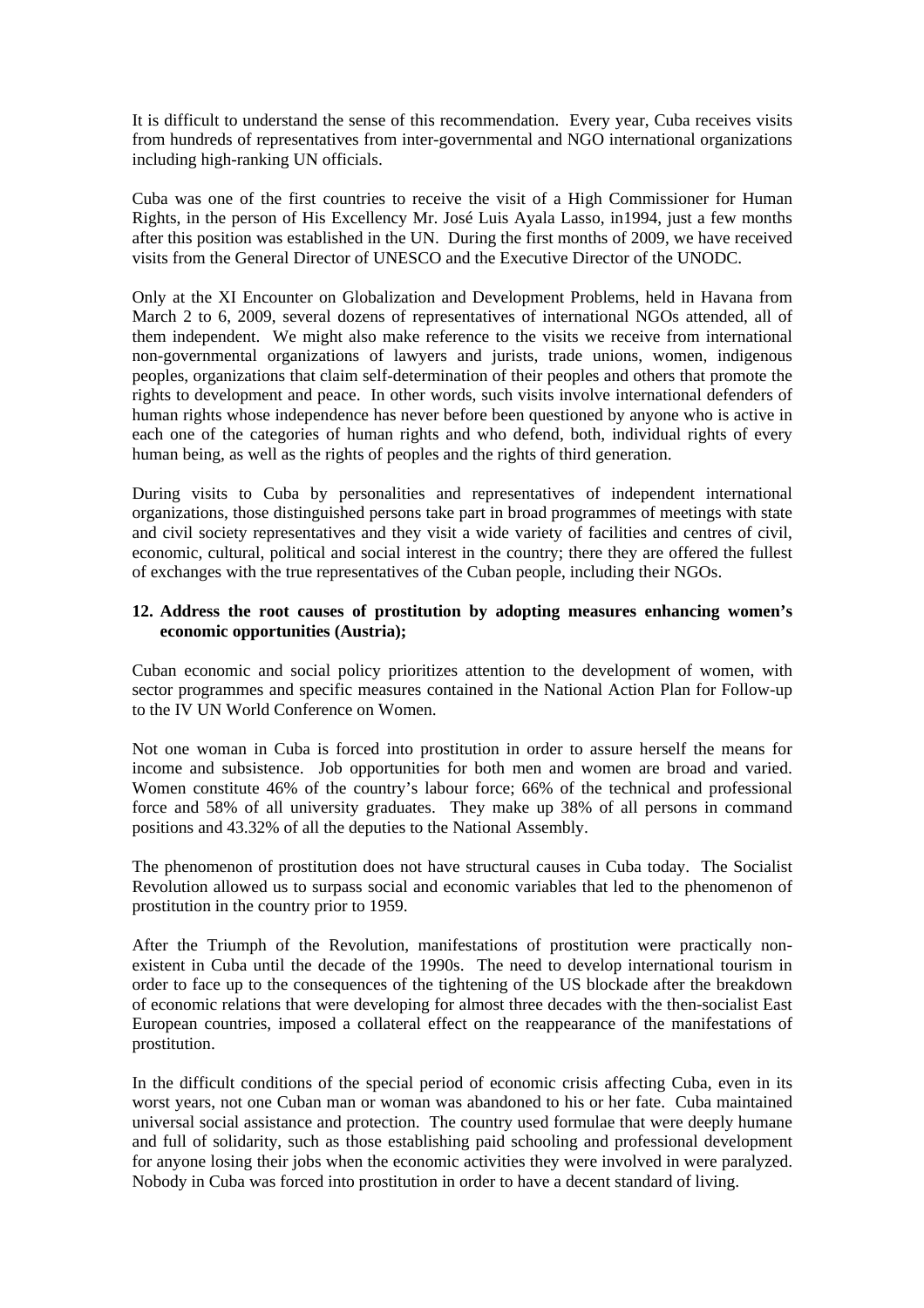The cases of prostitution from the 1990s, whose overall rates were far lower than those existing in most of the countries of the world, were associated to the stimulus brought by some tourists beginning to visit the country, many of them of European background. It was this sort of tourist –coming from a society where mass consumption is converted into a paradigm and where even sex acquires the value of merchandise- that caused the reappearance of prostitution cases in Cuba.

Once the state and Cuban society as a whole detected the reappearance of the above-mentioned manifestations of the phenomenon, several preventative programmes were designed and implemented; in these, education plays an essential role.

The Ministry of Tourism established a Department of Safety and Protection in charge of fighting against any sign of possible sexual exploitation and all kinds of corruption. The people working at tourist facilities are specially selected and trained and strict norms, controls and supervision are applied in which officials of the Ministry of the Interior and government structures in the different areas of the country also participate.

The Cuban state promotes family tourism and so packages have been created that allow for children under the age of 14 to stay free at the tourist facilities. Cuban hotels established "Children's Clubs" that provide specialized child care whenever their parents so require.

Legislation in effect penalizes conduct related to the exploitation of prostitution or any form of sex trade.

Cuba shows solid and sustained achievements in the field of prevention and social attention. The State guarantees and improves, day by day, the conditions that allow for a full and decent life-style for everyone living in the Cuban territory. In this endeavour, the permanent will to comprehensively and coherently articulate and apply policies and programmes that have the human being and his wellbeing as a goal has become an essential ingredient.

# **13. Progressively reduce the number of offences liable to death penalty (Italy) and consider subsequent measures towards its complete abolition (Switzerland; Italy);**

Even if it is included in the national legislation, the application of this sanction has a very exceptional nature in Cuba. It is only applied by the authorized tribunal, in extremely serious cases, for a reduced number of crimes for which this sanction is established, and it is nuanced by a wide range of requisites and guarantees that must be complied with. Life-term sentences are prescribed for some crimes with the aim of using this as an alternative for the death penalty.

A few months ago, the Cuban Council of State adopted the decision to commute the death penalty for a group of convicted persons. The decision was adopted as a sovereign act, in keeping with the humanitarian and ethical conduct that has characterized the Cuban Revolution since its inception.

Philosophically speaking, Cuba is against application of the death penalty. We are in favour of eliminating it when suitable conditions exist.

We have been forced, in the legitimate defence of our national security, to establish and to apply severe laws against terrorist activities and crimes designed to destroy the Cuban state or the lives of its citizens, always adhering to the strictest legality and with respect for the most ample guarantees.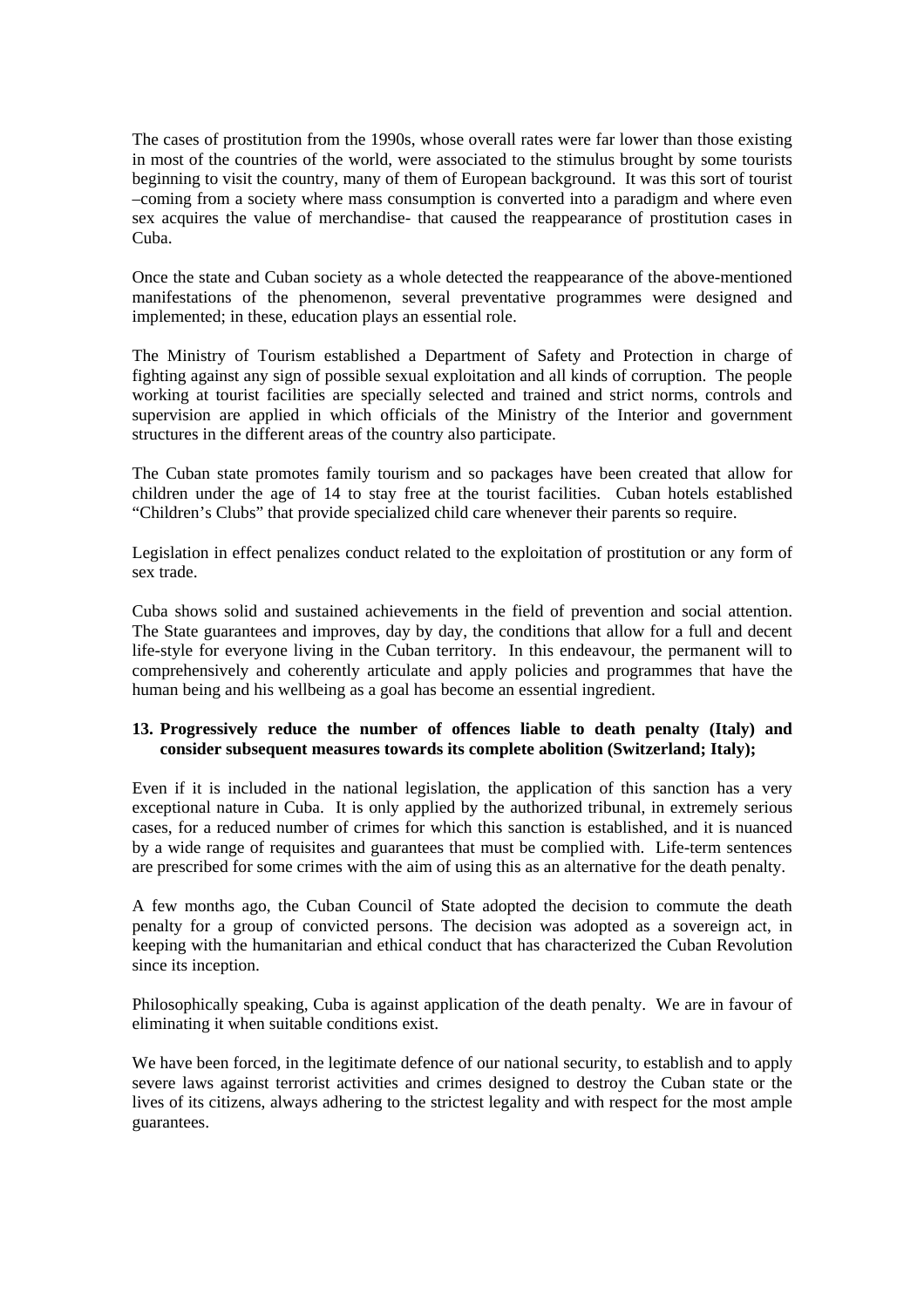Even if the death penalty prescribed in the national legislation, Cuba understands and respects the arguments of the international movement that proposes its elimination or a moratorium. For that reason, our country has not rejected initiatives in the United Nations having this aim.

#### **14. Establish a recurrent system of review of its prisons by United Nations and other relevant international observers, in support of their stated commitment to continue to improve the prison system in Cuba (United Kingdom);**

The Cuban prison system fulfills the Minimum Rules for the Treatment of Prisoners adopted by the United Nations.

A programme designed to convert prisons into schools and centres for human improvement is being applied in Cuba, offering facilities to the inmates so that they may go to school and train in professions having social relevance.

The system includes the application of a progressive regime designed to motivate positive behaviour in the inmates, through a gradual decrease in prison severity and as a basis for later granting of conditional liberty or suspension of the sentence. 82% of the inmates who leave the prison do so without having served their whole sentence.

There is a sub-system organized for medical and dental care, both primary and specialized, for inmates. There is one doctor per every 200 prisoners, one dentist per every 900 for preventive care, general and specialized, and one nurse per every 100. No prisoner has a medical condition that is incompatible with their prison regimen. Whenever that has happened, invariably the corresponding out-of-prison permits have been authorized.

Legal assistance is guaranteed for the inmates and personal contacts and made available with their legal representatives. There is also the guarantee of religious assistance on an individual and group basis for those inmates who request it and this is provided by representatives of the religious organizations officially registered in the country.

Inmates have the right to present complaints and petitions to the authorities and to receive attention or pertinent responses, in a time frame according to the law.

Every prison facility has been equipped with TVs and video equipment for educational purposes. At the present time there are 31 university campuses in the prisons.

Encampments were created with the aim to allow inmates to work, on the basis of the principle of willingness, at construction sites and in the area of food production, with adequate salaries. They are equipped with adequate living and working conditions. Those sentenced to prison and are working, have the right to receive the benefits of the Social Security System.

Violence and mistreatment, both physical and psychological, are totally prohibited and constitute crimes under the law.

Inmates receive visits, carried out without any screens, bars or glass walls or any other type of obstacle impeding direct contact between the inmate and his family or friends.

In accordance with international law, all prisons and detention centres are subject to a system of independent inspection by the responsible authority which administers said facilities.

The Ministry of the Interior, the Peoples' and Military Courts, the Attorney General's Office of the Republic and the Commissions for Prevention and Social Attention participate actively in the protection and ensuring of legality within the Prison System. Among them, the role of the Attorney General is essential.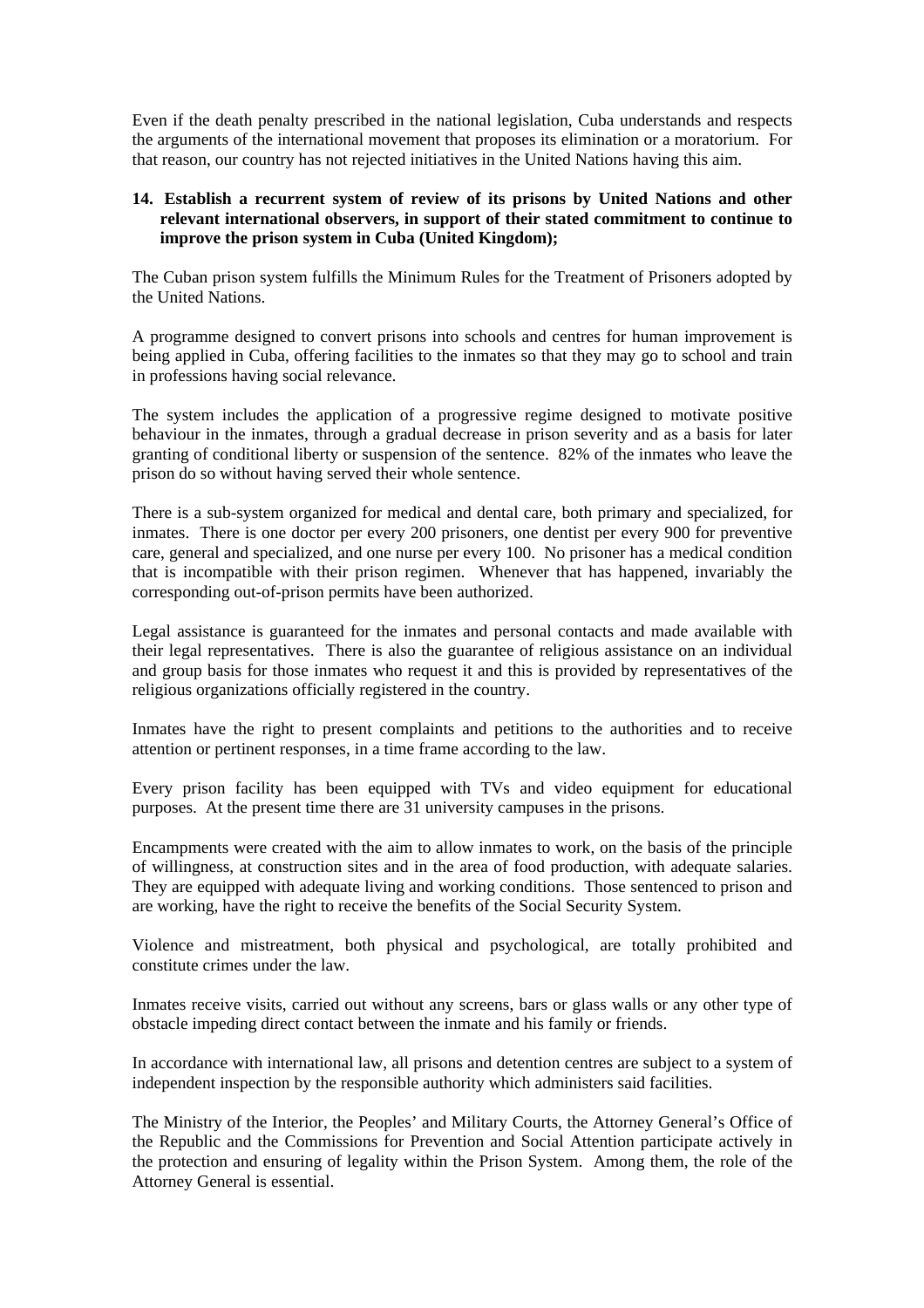Cuba has a permanent national system, with territorial structures, for review, supervision and systematic and recurring control of the prison and detention centres. That system has demonstrated its effectiveness as a support for the fulfilment of the objective of tirelessly improving the country's prison system. Cuba does not consider it necessary to establish a recurring review system for its prisons by the United Nations or by any other relevant international observers.

#### **15. Adopt the necessary measures to combat sexual exploitation and adopt a law providing a legal framework to protect minors from sexual exploitation (France);**

The Cuban legislation establishes the adequate legal framework for the protection of children and adolescents, without any differences.

The Criminal Code dedicates its Title XI to the "Crimes against the normal development of sexual relations, against the family, childhood and youth", and in particular, Chapter I deals with "Crimes against the normal development of sexual relations".

Sexual abuse of children is forbidden in our society and whoever commits acts of this sort is severely sanctioned, according to the regulations of the Criminal Code where sanctions are stipulated for the person who uses or induces children into prostitution, in the practice of corrupt or pornographic acts, whether they be hetero or homosexual in nature.

On June 17, 1997, Decree Law No 175 was passed to modify the Criminal Code, and in 1999 Law 87 was put into effect. In both cases sanctions were toughened against transgressors of the norms of social life, analyzing specially the title dedicated to the protection of childhood and adolescence.

By means of these modifications the crimes of procurement and trafficking in persons were added, the limits of sanctions were increased and specific modalities of trafficking in persons were introduced, establishing severe sanctions for those who were promoting, organizing or inciting the entry or departure of persons in the aim of exercising prostitution or any other form of the sex trade, identifying as an aggravating factor the recidivism in this type of crime or whether the delinquent makes a habit of this type of illegal activity.

As for the Crimes against Normal Development of Childhood and Youth, various modifications to the legislation in effect have been introduced with the aim of perfecting the framework for protection. For example, the crime of Corruption of Minors is now applied to anyone who uses a person younger than 16 years of age, of either sex, in the exercise of prostitution or in acts of corruption, hetero or homosexual pornography or other unacceptable activities.

The Criminal Code has other elements that protect children and adolescents in society. The development of the framework of protection has also responded to the challenges presented by transnational organized crime and other illegal activities associated with the growth of international tourism and the frustrated desires of using the Cuban national territory as a point of transit in international drug trafficking. For these types of crimes, it is also foreseen an accessory sanction to loss or suspension of Parent-Child rights and those of Guardianship.

In all cases, especially when circumstances of familiarity with the victim occur, accessory sanctions such as the confiscation of goods and the loss or suspension of rights deriving from parent-child or guardianship relations for parents, grandparents or guardians.

The Ministry of the Interior has spearheaded various plans and programmes for the confrontation of prostitution, corruption, pornography and other behaviours that put at risk the physical, psychological and social integrity of children and adolescents.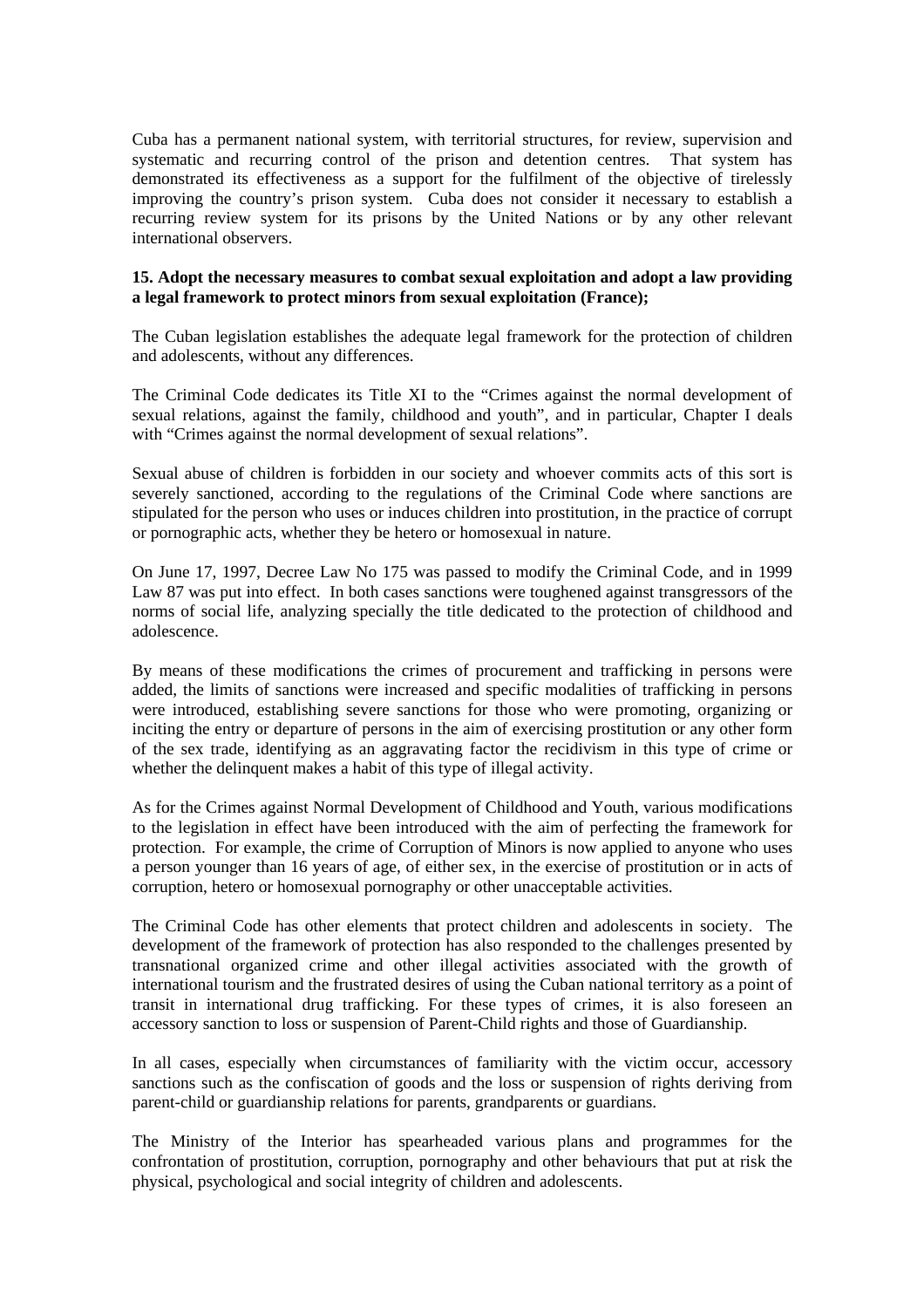Cuban children and adolescents who are victims of prostitution receive special treatment that begins the moment the occurrence is ascertained. During the process qualified professionals from police investigation and the Minors Department of the Ministry of the Interior take part. At the same time, officials from the Institute of Legal Medicine participate, as experts in the field of physical or psychological disturbances, determining possible after effects for the victim and recommending treatment or follow-up as each case requires, from the medical, psychological, psychiatric, educational, family or social point of view.

Officers from the Prevention Department of the Ministry of the Interior, specialized in minors, ensure adequate treatment for child victims and their families, maintaining due compartmentalization and discretion in the handling of information avoiding that the very investigation process becomes traumatic or produces psychological effects that will affect the emotional state of the minor and stigmatize him or her on a societal level. Cuban law establishes, through the testimony of children that may be victims of sexual and commercial exploitation, support in all areas with the aim that the children do not become re-victimized.

From February 2005, the country has been developing the Centre for Attention to Children and Adolescents. It is a specialized facility whose goal is to decrease secondary victimization of mistreated children and adolescents. It prioritizes attention to events related to sexual crimes and will be extended to all criminal acts that harm the integrity of young children.

Taking into account the Law for Criminal Procedure and Investigation 173 of the Peoples' Supreme Court, each child and adolescent must be treated as an individual case both in the Protection Centre as well as during the hearing, in such a manner as to guarantee the adequate participation of the child in the process, as guarantee of their higher interest, attending to the evolution of their faculties.

The experience of the Centre for Protection and the Reference Centres for Circulation of the Rights of the Child reinforces and complements the policy maintained in many spheres of social life.

The tourism system rigorously applies the instructions that minors of both sexes must be present at tourist facilities in the company of adults. Access to discos and night clubs is forbidden to children younger than 16 years of age, since this does not correspond to their normal development and schedules. Guarantees for this policy are in effect at such locations; personal identification must be shown at the entrance. Cubans must show their identity cards and foreigners their passports.

The Tourism Sector in Cuba does not permit sex tourism. Control is especially strict, as we have pointed out, when there are children in attendance. Surveillance measures are applied along with regular scrutiny and severe sanctions for those not complying, including expulsion from the Tourist System and processing by the courts.

The country has also instituted the System of Prevention and Social Attention on the national, provincial and municipal levels and in the territories of the peoples' councils and districts which, among their aims, promote the participation of the population in the tasks of prevention and social attention and cooperation with the institutions that develop confrontation with antisocial and criminal activities. This provides for a comprehensive analysis, determination and effective application of multi-sector and multi-disciplinary actions.

Regarding this Recommendation, we also suggest reading the commentary to Recommendation 12.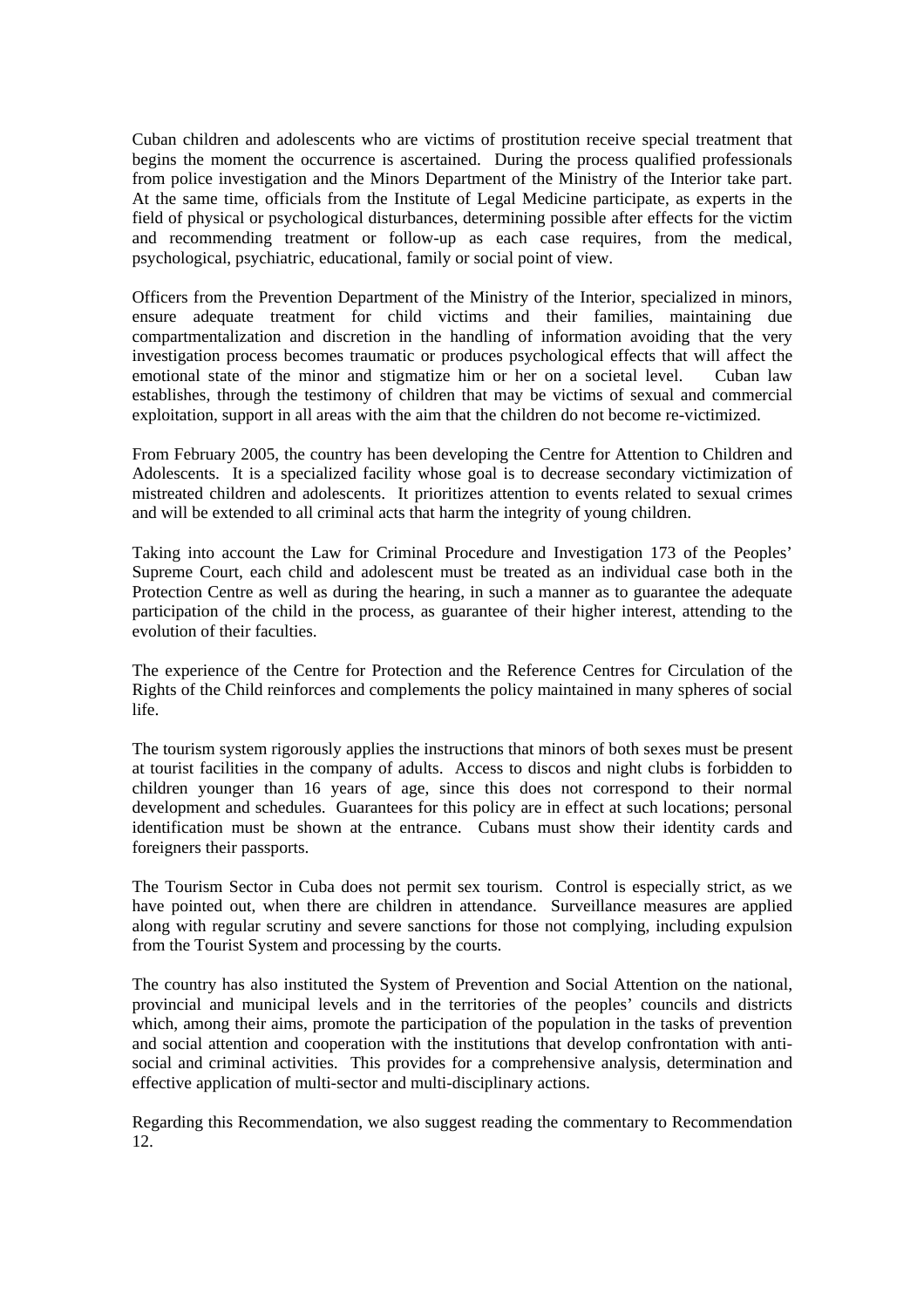**16. Ensure the right to equality before courts and tribunals, and to a fair trial, as provided for by the Universal Declaration of Human Rights and ICCPR, and as outlined by the United Nations Basic Principles on the Independence of the Judiciary (Israel), and assure to all citizens the right to be heard by an independent tribunal (Austria);** 

In Cuba it is institutionalized a system of independent Tribunals, headed by the Supreme Popular Tribunal; those tribunals act collegially, are composed according to their competency, and have broad participation by the people in the process of imparting justice.

The Tribunals control and re-establish legality on the basis of surveillance and strict compliance with the Constitution, the laws and other legal regulations.

Cuban Judges are independent in their function of imparting justice and their only subordination is to the law, as it is established in the Constitution of the Republic and the Law of the Popular Tribunals. They are elected by the Assemblies of the Peoples' Power in accordance to the concerns.

Professional judges are elected, upon proposal by the Peoples' Supreme Court, for indefinite terms and they may only be revoked for reasons foreseen in the law; this contributes to autonomy and independence in the exercise of their functions.

The institution of lay judges constitutes one of the essential characteristics of the popular nature of the administration of justice in Cuba and, at the same time, one more democratic manifestation of our political system.

Lay judges are Cuban citizens who do not have any juridical degree; they impart justice at various instances in the popular tribunals throughout the Republic of Cuba, on a par with professional judges, for a period of 5 years.

Lay judges come from worker collectives, communities and civil society organizations. To be elected, the requisites are: be a Cuban citizen and enjoy high social acknowledgement.

The principles and guarantees foreseen in the Cuban criminal law are based on the principle of the dignity of the human being.

Principles such as legality, citizen participation, the presumption of innocence, objectivity, correction of judicial error, non-discrimination, determination of the punishment, equality between the parties, ownership of the criminal action, hearing process, publicity, immediation, concentration, contradiction, appreciation and backing up of evidence, protection of the victims, as well as the other principles of due process, are incorporated into the criminal law in force.

All trials are oral and public except in the cases exempted by law, with all the guarantees this entails. The judges are obliged to substantiate their rulings, according to the principle of free appreciation of the evidence.

Every accused person has the right to defence. No type of violence or coercion will be used to force persons to declare. Any declaration obtained by infraction of this precept is null and void and those responsible will be sanctioned in accordance with the law.

No accused person is obliged to declare in the context of its case. However, the accused have the right to declare whenever it is deemed convenient, in the interest of their own defence and in explanation of the facts. If they do not know the Spanish language or are illiterate or deaf-mute, interpreters will be assigned by regulation so that declarations may be made.